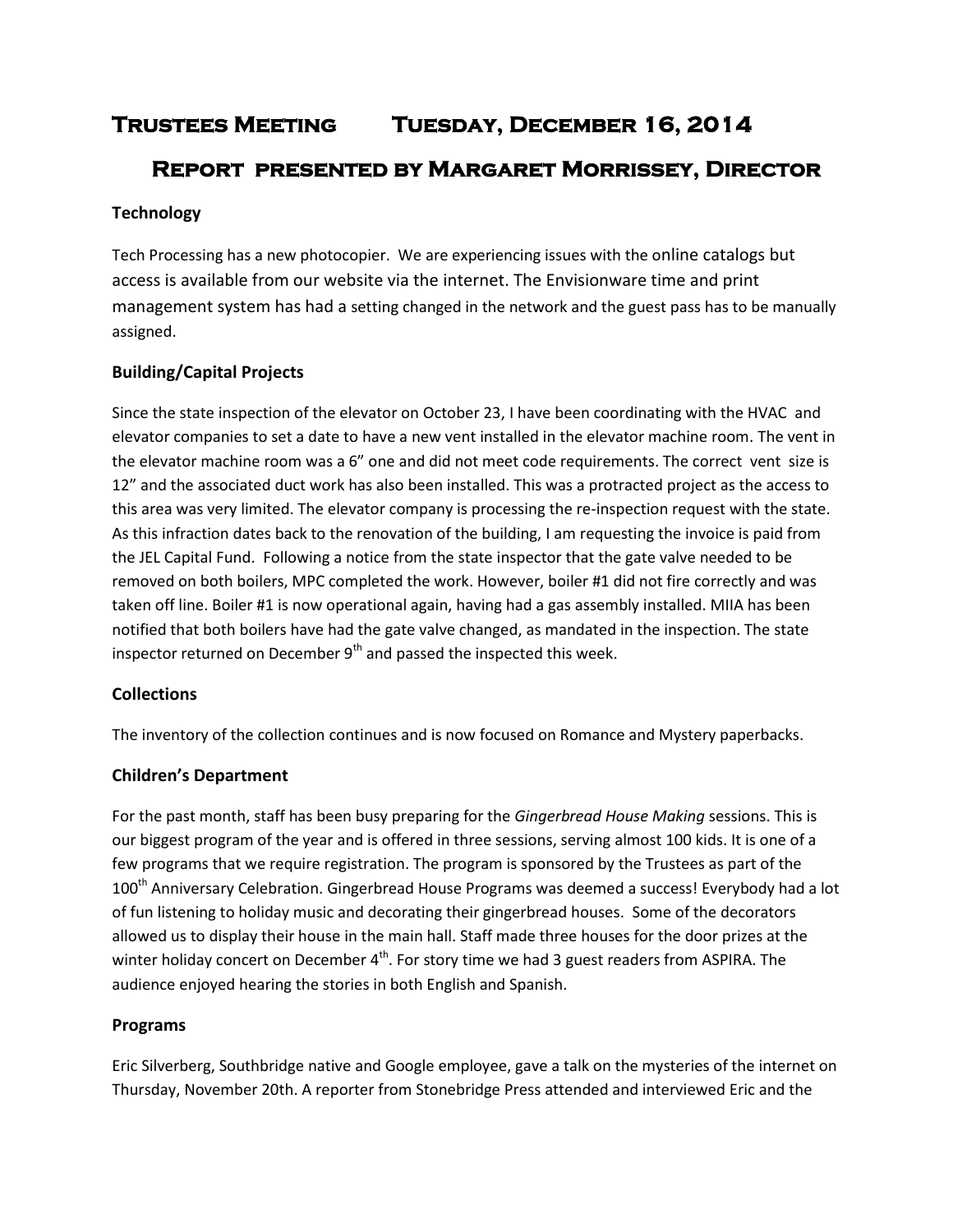article was published subsequently in the *Southbridge Evening News*. Thanks to the sponsorship of the Southbridge Cultural Council, musicians Hunter Foote & Michael Caprera performed a Winter Holiday Concert to an appreciative crowd. Author and publisher L.M. Browning gave a discussion on the publishing process to aspiring authors – this program was part of the  $100<sup>th</sup>$  Anniversary Celebration.

# **Media and Social Media**

As of today, we have 1,519 subscribers to the eNewsletter (Constant Contact) and 548 "likes" on Facebook. *Southbridge Evening News* did a feature on *Food for Fines* program and the annual Gingerbread House making.

# **Meetings/Outreach**

A Health Benefit Advisor from the Family Health Center was at the library on Tuesday, November 18<sup>th</sup>, to assist patrons with the Health Connector sign-up process. Open Enrollment is November 15, 2014 – February 15, 2015. The AARP has confirmed that they will have 2 tax preparers at the library to assist low income residents on Monday and Thursday mornings and evenings. The hours will begin on February 2<sup>nd</sup>. An announcement will be made closer to the start date.

# **FOJEL**

The afghan donated by the knitting group as a fundraiser for the Friends, is on display. Tickets are still available as the Friends decided to extend the time.

#### **Food For Fines**

Lots of food was donated in lieu of fines and gratefully appreciated by the Blessed John Paul 11 food pantry.

#### **Grants**

I submitted a grant to the Southbridge Savings Bank for the AWE Early Learning Station – Version 11 (bilingual) for \$4443. I had a call indicating we will be getting a check later this week. A donation of \$124.98 was received from Thomas Whitcomb as part of an ongoing pledge. Mary E Wells Class of 1961 presented a gift of 233.48. I have been invited by Dino Tata to Rotary Club meeting December  $17<sup>th</sup>$  to receive the telescope from the Aldrich Astronomical Society that has been a joint donation to JEL.

#### **Staff**

Staff was dismissed early on Wednesday November 26<sup>th</sup> because of the snow storm. The minimum wage increase affects four staff members and has been processed for January 1, 2015.

# **State Aid and ARIS**

The award for State Aid FY2015 is \$14,072.99. I have attached the letter received on December 15, 2014 from the MBLC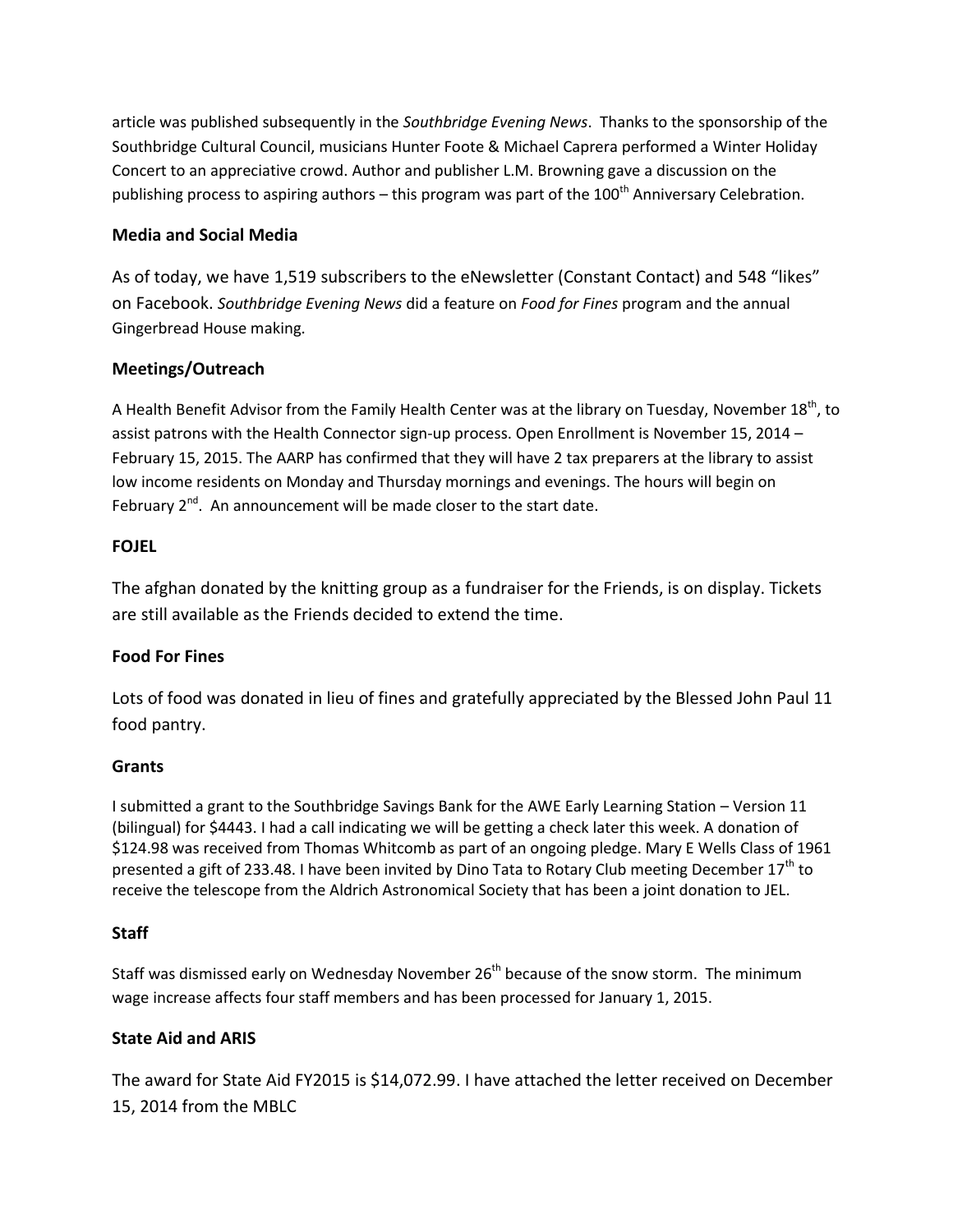| Municipality | Population Date | 2012 Certification | Library<br>Incentive<br>Grant | Municipal<br>Equalization<br>Grant | Nonresident<br>Circulation<br>Offset | State Aid<br><b>Total Award</b> |
|--------------|-----------------|--------------------|-------------------------------|------------------------------------|--------------------------------------|---------------------------------|
| Southbridge  |                 | 16,799 12/04/2014  | 5579.64                       | 7348.57                            | 1144.78                              | 14072.99                        |

# **Teens**

*Teen Tuesdays* continue each week – although attendance has not yet picked up, staff continue to promote it to our YA patrons.

#### **Town Manager**

The Interim Town Manager hosted a meeting to discuss the blight contiguous to JEL November 24 and the Chairman of the Trustees and I attended with the Assessor.

# **Training**

I participated in the EAP training *Working Effectively with Elected Officials and Boards*.

# **Trustees - 100th Giving Thanks for current and past staff**

As part of the 100<sup>th</sup> Anniversary Celebration the Board of Trustees hosted a Giving Thanks event on 11/19 for current and former staff and trustees. Trustees from as far back as the 1980s and staff from the 1960s onwards attended.

#### **Volunteers/Tax Abatement**

All of the Tax Abatement personnel have completed the program. Each participant works 80 hours and receives \$500 off their property tax bill with the municipality. The library staff appreciates all the additional projects that can be undertaken with the assistance of this group. We look forward to participating in the program again in January! Nancy Norbeck continues to volunteer 2 hours per week and is working mostly on the inventory project.

| Month of December 2014 | <b>Graham Cracker Houses</b> |                       | Main Hall    |
|------------------------|------------------------------|-----------------------|--------------|
| Exhibit                | display                      |                       |              |
| Monday 29              | Secret Lives of Owls with    | 6:30 p.m. $-7:30$     | Children's   |
|                        | Mary Beth Kaeser#            | pm.                   | Room         |
| Tuesday 23,30          | Knitting with Sonya          | $10:30$ a.m. $-12:30$ | Reading Room |
|                        |                              | p.m.                  |              |
| Tuesday 23,30          | Teen Tuesday                 | $3 p.m. - 4 p.m.$     | Pioppi Room  |
| Wednesday 24,31        | <b>Crafty Wednesdays</b>     | All day $-$ drop in   | Children's   |
|                        |                              |                       | Room         |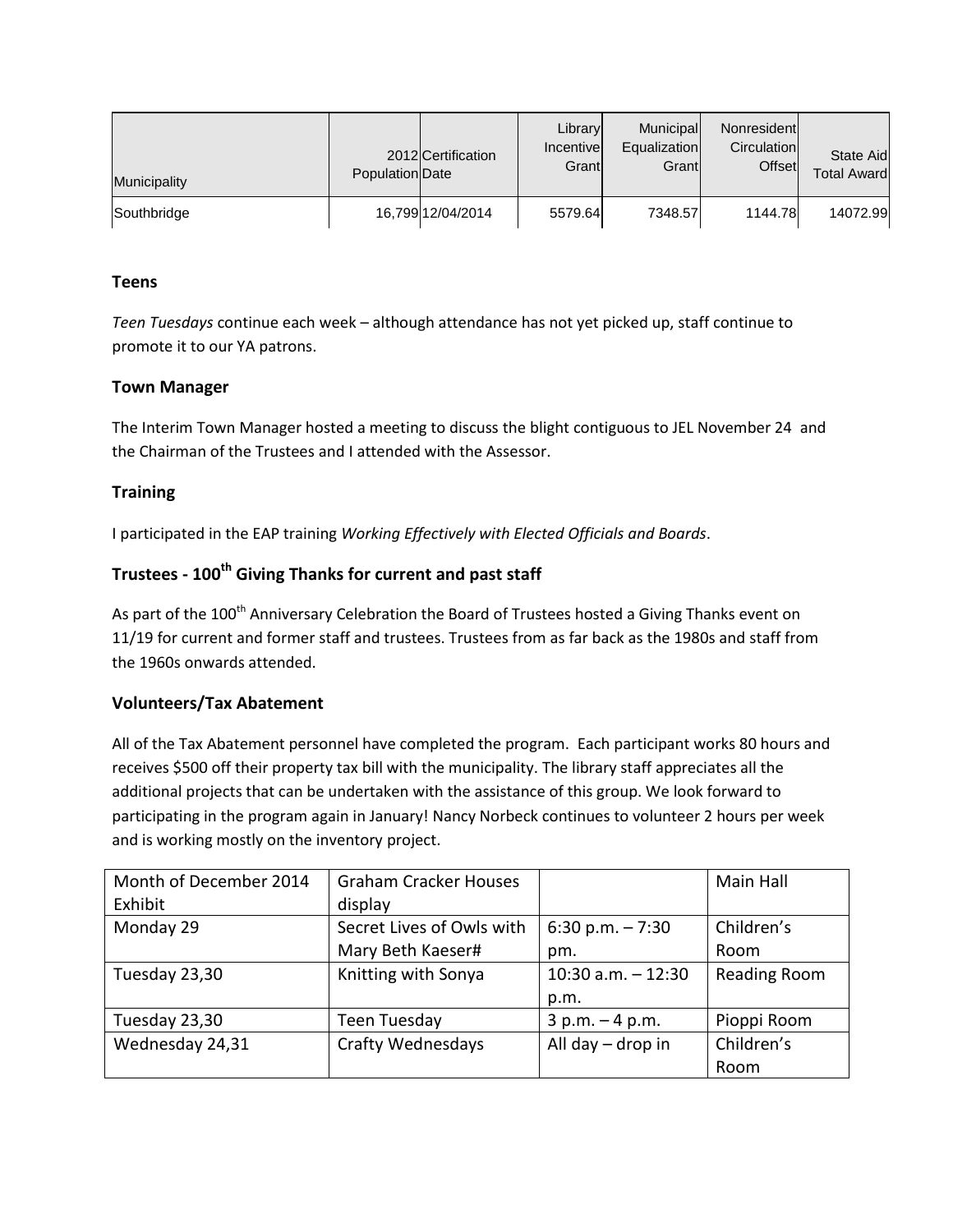| Wednesday 24,31 | Super Kids             | $10:30$ a.m. $-11:30$ | Children's |
|-----------------|------------------------|-----------------------|------------|
|                 |                        | a.m.                  | Room       |
| Friday 19       | <b>Toddler Time</b>    | $10:30$ a.m.          | Children's |
|                 |                        |                       | Room       |
| Saturday 20,27  | Lego Club              | 10 $a.m. - 12$ noon   | Craft Room |
| <b>CLOSED</b>   | Tuesday Dec.24 - Half  |                       |            |
|                 | Day and Dec. 25 and 26 |                       |            |

#sponsored by the Borgatti Trust

| Month of January 14<br>Exhibit | Art by Rose Ann Reed                                                                      |                               | Main Hall           |
|--------------------------------|-------------------------------------------------------------------------------------------|-------------------------------|---------------------|
| Monday 5                       | <b>Book Club:</b><br>The Art Forger<br>by B A Shapiro                                     | 6:30 p.m. $-7:30$ p.m.        | <b>Reading Room</b> |
| Monday 1                       | <b>Graham Cracker House</b><br>Making - Registration<br>Required                          | 6:30 p.m. $-7:30$ p.m.        | Craft Room          |
| Monday 5                       | Hora de Cuentos                                                                           | 6:30 p.m. $-7:30$ p.m.        | Children's<br>Room  |
| Monday 12,26                   | Pajama Story Hour                                                                         |                               | Children's<br>Room  |
| Monday 26                      | Friends of JEL meeting                                                                    | 6 p.m.                        | Mills Room          |
| Tuesday 6,13,20,27             | Knitting with Sonya                                                                       | $10:30$ a.m. $-12:30$<br>p.m. | <b>Reading Room</b> |
| Tuesday 6,13,20,27             | <b>Teen Tuesday</b>                                                                       | $3 p.m. - 4 p.m.$             | Pioppi Room         |
| Tuesday 20                     | <b>Trustees Meeting</b>                                                                   | 12 noon                       | Mills Room          |
| Wednesday 7,14,21,28           | Crafty Wednesdays                                                                         | All day - drop in             | Children's<br>Room  |
| Wednesday 7,14,21,28           | Super Kids                                                                                | 10:30 a.m. - 11:30<br>a.m.    | Children's<br>Room  |
| Thursday 8,15,22,29            | Lego Club                                                                                 | 3 p.m. - 4:30 p.m.            | Craft Room          |
| Thursday 8                     | Artist Reception for<br>Rose Ann Reed                                                     | 6:30 p.m. $-7:30$ p.m.        | Main Hall           |
| Thursday 15                    | Library Box Office:<br>Hyde Park on Hudson                                                | 6 p.m.                        | Pioppi Room         |
| Thursday 22                    | Sound Ideas: hearing and<br>Speaking Poetry with<br>B. Eugene McCarthy and<br>Fran Quinn* | 6:30 p.m. $-7:30$ p.m.        | <b>Reading Room</b> |
| Thursday 29                    | It's In the Little Things by<br>Gayle Suzanne*                                            | 6:30 p.m. $-7:30$ p.m.        | <b>Reading Room</b> |